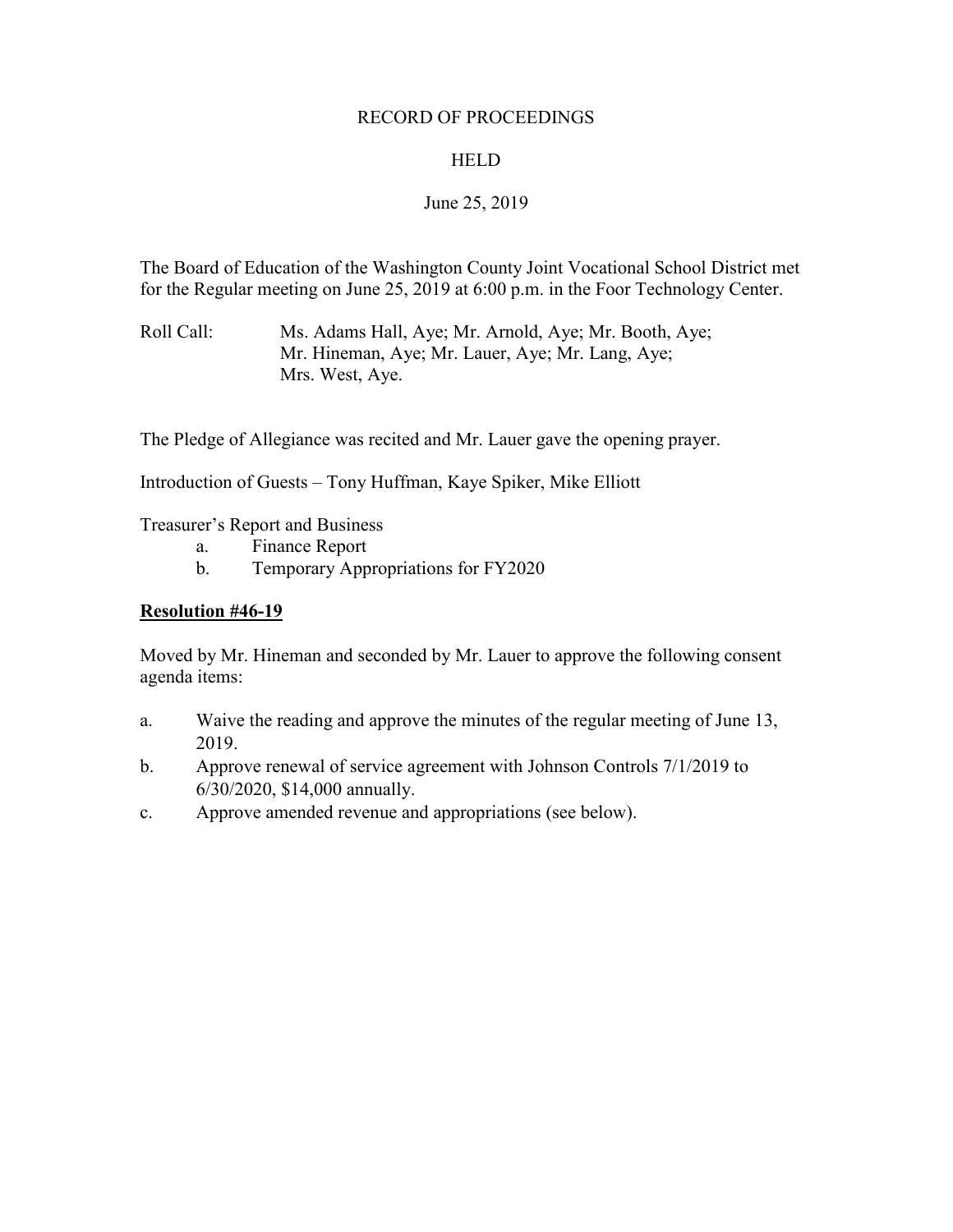# Page 6144 Minutes – Washington County JVS District June 25, 2019

|                                                         | <b>Official</b> | <b>AMEND</b> | <b>TOTAL</b>       | <b>TEMP</b>   | Permanent     |               | <b>TOTAL</b>          |
|---------------------------------------------------------|-----------------|--------------|--------------------|---------------|---------------|---------------|-----------------------|
|                                                         | <b>CERT</b>     | <b>CERT</b>  | <b>AMENDED</b>     | <b>Approp</b> | <b>Approp</b> | <b>Approp</b> | <b>FINAL</b>          |
|                                                         | 7/1/2018        | 6/25/2019    | <b>CERTIFICATE</b> | 7/1/2018      | 9/13/2018     | 6/25/2019     | <b>APPROPRIATIONS</b> |
| <b>General Fund</b>                                     | 11.760.312.92   |              | 11,760,312.92      | 6.282.733.00  | 343.059.54    |               | 6,625,792.54          |
|                                                         |                 |              |                    |               |               |               |                       |
| <b>Special Revenue Funds</b>                            |                 |              |                    |               |               |               |                       |
| 007 Staff Service Fund                                  | 14,589.00       |              | 14,589.00          | 1.000.00      | 2.100.00      |               | 3.100.00              |
| 019 AEP Education Endowment (FY17)                      | 434.65          |              | 434.65             | 434.65        |               |               | 434.65                |
| 019-919C - Marietta Community Foundation                | 0.00            |              | 5.050.00           | 0.00          |               |               | 5.050.00              |
| 019-919F - Foundation Fund - Outdoor                    | 0.00            |              | 55,000.00          | 0.00          |               |               | 55,000.00             |
| 019-919J - JobsOhio                                     | 0.00            |              | 259,877.00         | 0.00          |               |               | 259,877.00            |
| 451-9019 Ohio K-12 Connectivity Grant                   | 0.00            |              | 1,800.00           | 0.00          |               |               | 1,800.00              |
| 499-916D Adult Diploma                                  | 47,907.55       | 5,065.00     | 52.972.55          | 40,000.00     |               | 12,615.00     | 52.615.00             |
| 499-919J Regional Job Training Grant                    | 0.00            |              | 100,000.00         | 0.00          |               |               | 100,000.00            |
| 499-919S Ohio School Safety Grant                       | 0.00            |              | 2,500.00           | 0.00          |               |               | 2.500.00              |
| 501 ASPIRE Grant (FY18)                                 | 930.90          |              | 1,211.43           | 1,211.43      |               |               | 1.211.43              |
| 501 ASPIRE Grant (FY19)                                 | 32,900.00       |              | 53,900.00          | 32,900.00     |               |               | 53,900.00             |
| 524 Carl Perkins - Secondary (FY18)                     | 29,717.14       |              | 29,717.14          | 29,717.14     |               |               | 29,717.14             |
| 524 Carl Perkins - Adult (FY19)                         | 111,067.85      |              | 111,067.85         | 111,067.85    |               |               | 111,067.85            |
| 524 Carl Perkins - Secondary (FY19)                     | 133,119.19      |              | 139,814.46         | 133,119.19    |               |               | 139,814.46            |
| 599 ARC - Power IGNAO Grant                             | 112,118.07      |              | 112,118.07         | 112,118.07    |               |               | 112,118.07            |
| 599 Rural Education Achievement (FY17)                  | 2,018.03        |              | 2,018.03           | 2,018.06      | (0.03)        |               | 2,018.03              |
| 599 Rural Education Achievement (FY18)                  | 32.928.53       |              | 32.928.53          | 32.928.53     |               |               | 32.928.53             |
| 599 Rural Education Achievement (FY19)                  | 0.00            |              | 49.997.00          | 0.00          | 49,997.00     |               | 49,997.00             |
|                                                         |                 |              |                    |               |               |               |                       |
| <b>Total</b>                                            | 517,730.91      | 5,065,00     | 1,024,995.71       | 496,514.92    | 52.096.97     | 12,615.00     | 1,013,149.16          |
|                                                         |                 |              |                    |               |               |               |                       |
| <b>Capital Projects Funds</b>                           |                 |              |                    |               |               |               |                       |
| 003 Permanent Improvement Fund                          | 550,000.00      |              | 648.182.54         | 200.000.00    |               | 90,000.00     | 290,000.00            |
|                                                         |                 |              |                    |               |               |               |                       |
| Total                                                   | 550,000.00      | 0.00         | 648,182.54         | 200,000.00    | 0.00          | 90,000.00     | 290,000.00            |
|                                                         |                 |              |                    |               |               |               |                       |
| <b>Enterprise</b>                                       |                 |              |                    |               |               |               |                       |
| 006 Lunchroom Fund                                      | 317,884.06      |              | 317,884.06         | 188,970.00    | 73.00         | 1,900.00      | 190,870.00            |
| 009 Uniform Supply Fund                                 | 92,983.92       |              | 92,983.92          | 39,592.00     |               |               | 39,665.00             |
| 011 Rotary-Customer Service<br>012 Adult Education Fund | 124,982.26      |              | 124,982.26         | 69,620.00     |               |               | 69,620.00             |
|                                                         | 4,051,696.65    |              | 4,061,696.65       | 2,687,740.00  | 10,000.00     |               | 2,697,740.00          |
|                                                         |                 |              |                    |               |               |               |                       |
| Total                                                   | 4,587,546.89    | 0.00         | 4.597.546.89       | 2,985,922.00  | 10.073.00     | 1.900.00      | 2,997,895.00          |
|                                                         |                 |              |                    |               |               |               |                       |
| <b>Internal Service</b>                                 |                 |              |                    |               |               |               |                       |
|                                                         |                 |              | 0.00               |               |               |               | 0.00                  |
| Fiduciary                                               |                 |              |                    |               |               |               |                       |
| 007 Scholarship Fund                                    | 6,531.72        |              | 6.531.72           | 6.531.00      |               |               | 6,531.00              |
| 007 Mid Ohio Valley Council Scholarship                 | 6,301.12        |              | 6,301.12           | 6,301.00      |               |               | 6,301.00              |
| 007-9003 Marietta Foundation Fund                       | 1,730.00        | 1,255.00     | 3,255.00           | 2,000.00      |               | 705.00        | 2.705.00              |
| 022 Pell Grants                                         | 450,000.00      |              | 450,000.00         | 450,000.00    |               |               | 450,000.00            |
| 022 Unclaimed Funds                                     | 459.70          |              | 459.70             | 0.00          |               |               | 0.00                  |
| 200 Student Activity Fund                               | 86,552.96       | 13,046.00    | 99,598.96          | 57,082.96     | 7.744.89      | 34,770.56     | 99,598.41             |
|                                                         |                 |              |                    |               |               |               |                       |
| <b>Total</b>                                            | 551,575.50      | 14,301.00    | 566,146.50         | 521,914.96    | 7,744.89      | 35,475.56     | 565,135.41            |
|                                                         |                 |              |                    |               |               |               |                       |
| <b>TOTAL</b>                                            | 17,967,166.22   | 19,366.00    | 18,597,184.56      | 10,487,084.88 | 412,974.40    | 139,990.56    | 11,491,972.11         |
|                                                         |                 |              |                    |               |               |               |                       |

#### **WASHINGTON COUNTY CAREER CENTER** FY 19 CERTIFICATE/APPROPRIATIONS

18-Jun-2019

# Roll Call: Ms. Adams Hall, Aye; Mr. Arnold, Aye; Mr. Booth, Aye; Mr. Hineman, Aye; Mr. Lauer, Aye; Mr. Lang, Aye; Mrs. West, Aye. President West declared the resolution adopted.

## **Resolution #47-19 – Adopt Temporary Appropriations for FY 20**

Moved by Mr. Arnold and seconded by Mr. Booth to approve the following agenda item:

BE IT RESOLVED, That the Board of Education of the Washington County Joint Vocational School District, Washington County, Ohio, accepts the temporary appropriations as recommended by the Superintendent to provide for current expenses and other expenditures of said Board of Education for the 2019-20 school year until amended certificate is received from the County Auditor.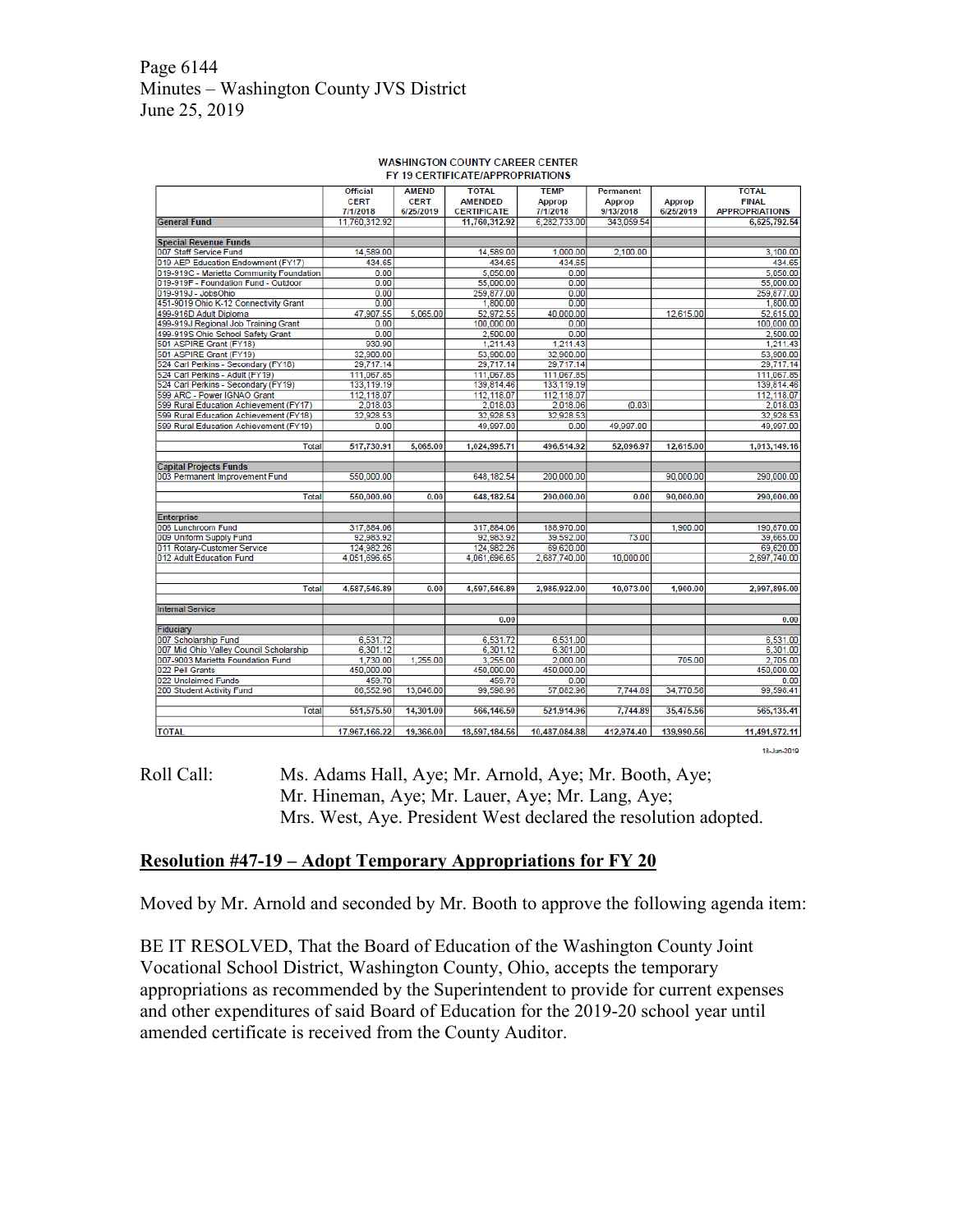Page 6145 Minutes – Washington County JVS District June 25, 2019

The following sums are hereby set aside and appropriated for the several purposes for which expenditures are to be made for and during the said period subject to revisions or amendments in accordance with Section 5705.40 of the Ohio Revised Code; and

BE IT FURTHER RESOLVED, That the business procedure for the fiscal year 2019-20 be as follows: that the Board of Education dispense with the adoption of resolutions authorizing the purchase or sale of property except real estate, the employment of parttime employees except as otherwise provided by law, the payment of debts, claims, the salaries of all employees if provision; therefore, are made in such annual appropriations resolution or approving warrants for the payment of any claim from school funds if the expenditure for which such warrant is issued and provided for in the yearly appropriations resolution; and,

BE IT FURTHER RESOLVED, That the superintendent by authorized to approve purchasing, appointing the part-time employees, and expenditures provided for in the appropriations, including meals for advisory committee meetings and mailings to promote public relations with business and industry in the Mid-Ohio Valley area. All expenditures are to be made incompliance with Section 5705.41 of the Ohio Revised Code. (See Below)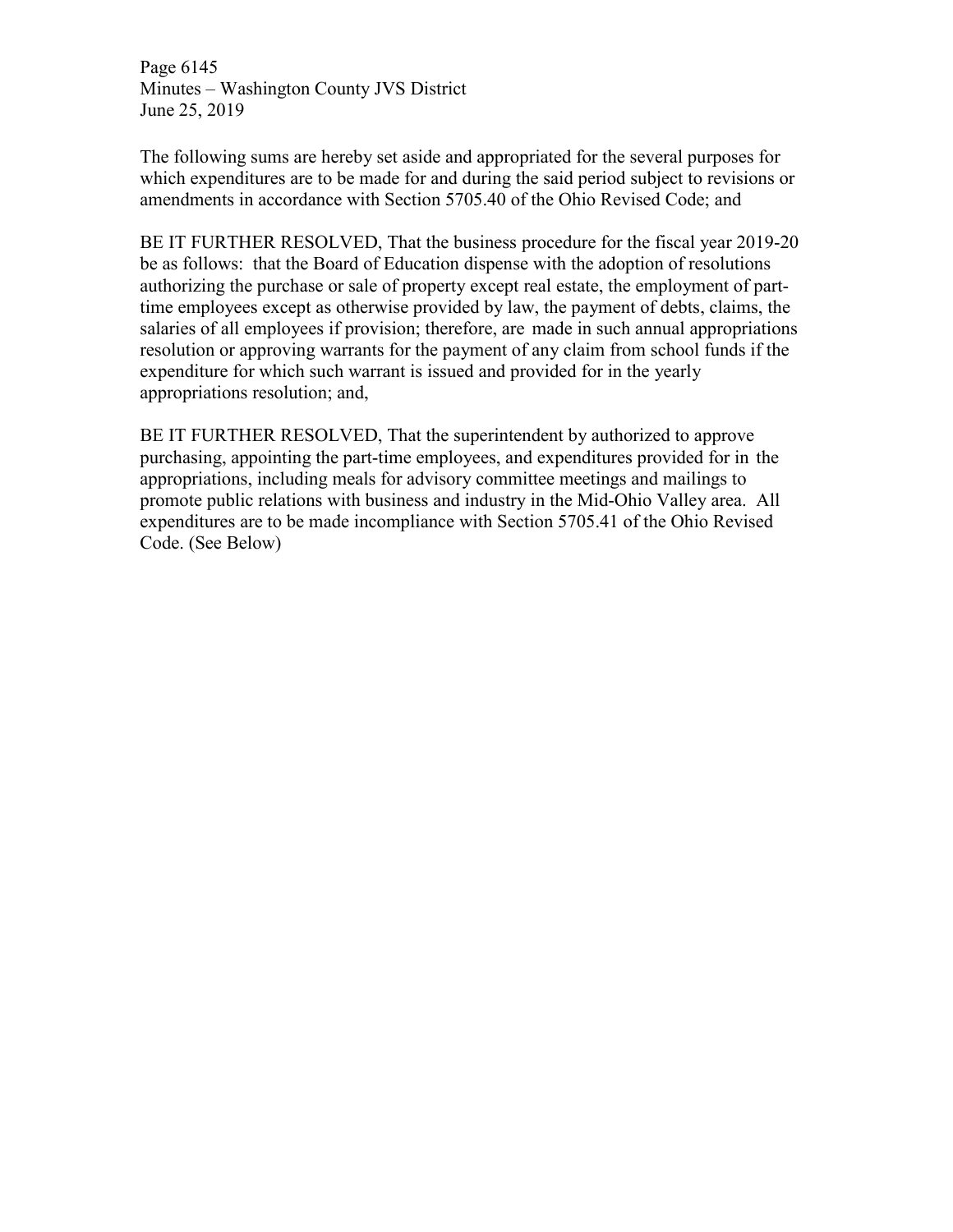# **WASHINGTON COUNTY CAREER CENTER** FY20 TEMPORARY REVENUES & APPROPRIATIONS

| Fund                                    | <b>Initial Revenue</b> | Temporary           |  |
|-----------------------------------------|------------------------|---------------------|--|
|                                         | <b>Estimate</b>        | Appropriation       |  |
| 001 General Fund                        | 6,700,586.00<br>\$     | 6,562,132.00<br>\$  |  |
| 001-9992 Cap. & Maint. Set aside        | 82,000.00              | 85,000.00           |  |
| <b>TOTAL</b>                            | 6,782,586.00           | 6,647,132.00        |  |
| <b>Special Revenue Funds</b>            |                        |                     |  |
| 007 Staff Service Fund                  | 1,500.00               | 1,000.00            |  |
| 019-919F Foundtions - Outdoor Training  | 15,000.00              | 55,000.00           |  |
| 019-919J JobsOHio                       |                        | 259,877.00          |  |
| 499-916D Ohio Adult Diploma Grant       | 40,000.00              | 40,000.00           |  |
| 499-919J Regional Job Training Grant    | 75,767.50              | 75,767.50           |  |
| 501-9020 ASPIRE Grant (FY20)            | 53,900.00              | 53,900.00           |  |
| 524-919S Secondary Carl Perkins (FY19)  | 13,681.09              | 13,681.09           |  |
| 524-920S Secondary Carl Perkins (FY20)  | 143,528.12             | 143,528.12          |  |
| 524-920A Adult Perkins (FY20)           | 111,125.28             | 111,125.28          |  |
| 599-918R Rural Education Program (FY18) |                        | 343.81              |  |
| 599-919R Rural Education Program (FY19) | 7,067.00               | 7,067.00            |  |
| 599-918P ARC POWER Grant (FY18)         | 73,338.06              | 73,338.06           |  |
| <b>TOTAL</b>                            | 534,907.05             | 834,627.86          |  |
|                                         |                        |                     |  |
| <b>Capital Projects Funds</b>           |                        |                     |  |
| 003<br>Permanent Improvement            | 50,000.00              | 200,000.00          |  |
|                                         |                        |                     |  |
| <b>TOTAL</b>                            | 50,000.00              | 200,000.00          |  |
| <b>Enterprise</b>                       |                        |                     |  |
| 006<br>Lunchroom                        | 226,000.00             | 211,816.00          |  |
| 009<br><b>Uniform Supply</b>            | 44,465.00              | 44,465.00           |  |
| 011<br>Rotary - Customer Service        | 72,400.00              | 72,400.00           |  |
| 012<br><b>Adult Education</b>           | 2,552,435.00           | 2,536,202.00        |  |
| <b>TOTAL</b>                            | 2,895,300.00           | 2,864,883.00        |  |
|                                         |                        |                     |  |
| Fiduciary                               |                        |                     |  |
| 007-9001 Scholarship Fund               |                        | 6,531.00            |  |
| 007-9002 Scholarship Fund/MOVMC         |                        | 6,301.00            |  |
| 007-9003 Marietta Community Foundation  | 3,000.00               | 2,000.00            |  |
| 022<br><b>Pell Grants</b>               | 400,000.00             | 400,000.00          |  |
| 022-9001 Unclaimed Funds                | 50.00                  |                     |  |
| 200 Student Activity Fund (Memo Only)   | 35,070.00              | 61,688.82           |  |
| <b>TOTAL</b>                            | 438,120.00             | 476,520.82          |  |
| <b>GRAND TOTAL</b>                      | 10,700,913.05<br>S     | \$<br>11,023,163.68 |  |
|                                         |                        |                     |  |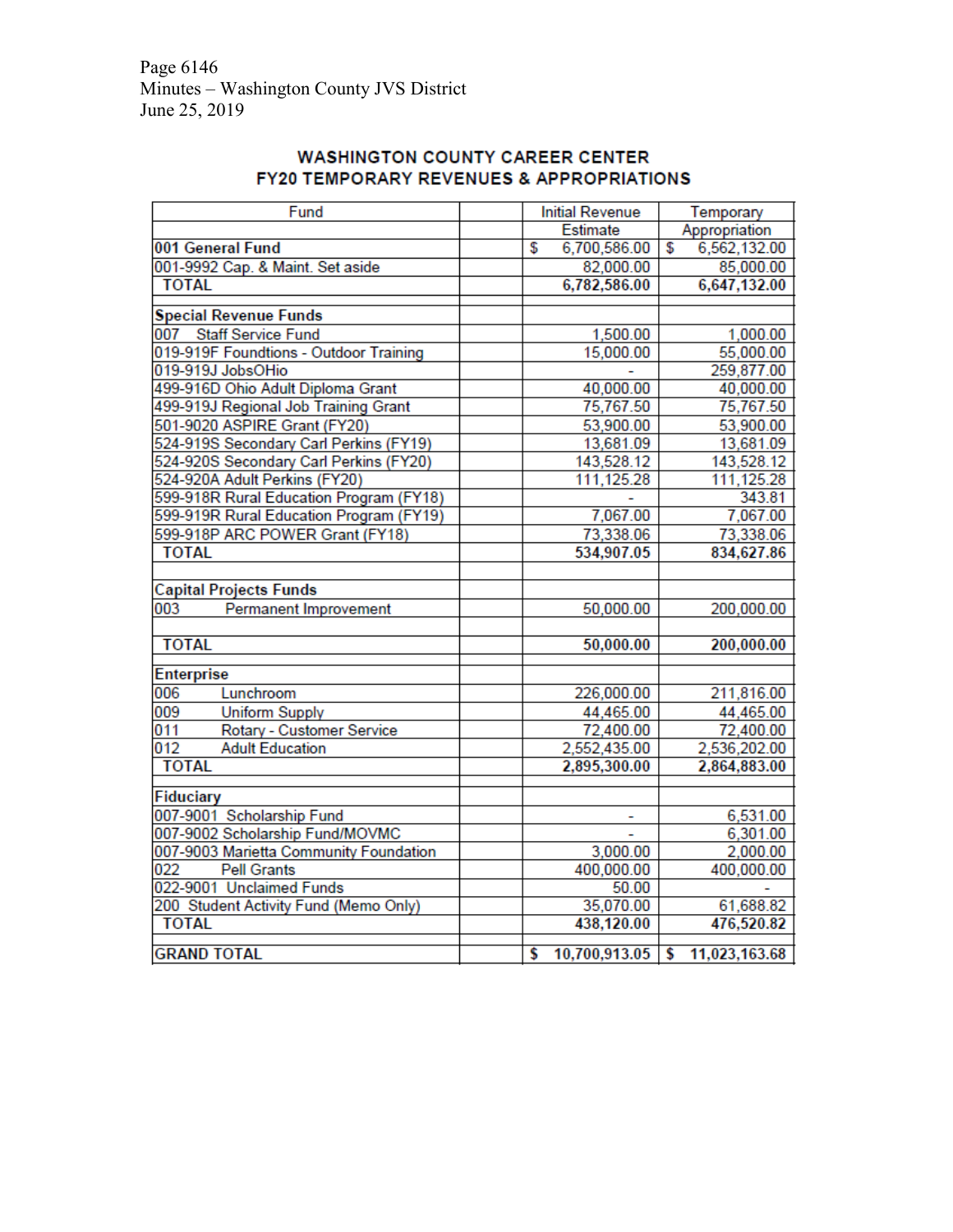Page 6147 Minutes – Washington County JVS District June 25, 2019

Superintendent's Report and Business

- a. Greenhouse almost complete
- b. Met with consultant for Vision Statement Video
- c. Summer Projects

# **Resolution #48-19**

Moved by Mr. Booth and seconded by Mr. Arnold to approve the following consent agenda items:

a. Employ the following part-time Adult Technical Training instructor for the year ending June 30, 2020:

| <b>Name</b>            | Area                                   | Rate/Hr. |
|------------------------|----------------------------------------|----------|
| Gene Bartlett          | <b>Truck Driving</b>                   | \$28.00  |
| <b>Bradford Boyer</b>  | <b>Industrial Maintenance Mechanic</b> | \$29.00  |
| <b>Bradford Boyer</b>  | Welding                                | \$29.00  |
| Rachael Boyer          | <b>Medical Billing</b>                 | \$21.60  |
| Samuel Brookover       | <b>DIT</b>                             | \$46.00  |
| Samuel Brookover       | <b>HVAC-R</b>                          | \$32.00  |
| Steven Burnfield       | <b>Truck Driver</b>                    | \$29.00  |
| Charles Day            | Chemical Technician                    | \$28.00  |
| Charles Day            | Instrumentation & Electricity          | \$28.00  |
| Charles Day            | <b>Industrial Maintenance Mechanic</b> | \$28.00  |
| Jeff DeLong            | <b>Chemical Technician</b>             | \$32.00  |
| Jeff DeLong            | Customized                             | \$46.00  |
| Jeff DeLong            | <b>Industrial Maintenance Mechanic</b> | \$32.00  |
| Jack DuVall            | <b>DIT</b> Customized                  | \$43.00  |
| Jack DuVall            | Instrumentation & Electricity          | \$29.00  |
| *James Gibson          | <b>DIT</b> Customized                  | \$43.00  |
| *Jams Gibson           | <b>Industrial Maintenance Mechanic</b> | \$30.00  |
| <b>Chuck Gorrell</b>   | Chemical Technician                    | \$32.00  |
| <b>Chuck Gorrell</b>   | <b>DIT</b>                             | \$46.00  |
| Chuck Gorrell          | Industrial Maintenance Mechanic        | \$32.00  |
| <b>Glen Haines</b>     | <b>DIT</b>                             | \$43.00  |
| <b>Glen Haines</b>     | <b>Industrial Maintenance Mechanic</b> | \$29.00  |
| Alan Hall              | <b>Building Technology</b>             | \$32.00  |
| Alan Hall              | <b>DIT</b>                             | \$46.00  |
| Anna Hanes             | <b>ADP</b>                             | \$22.40  |
| Anna Hanes             | Aspire                                 | \$22.40  |
| <b>Ashley Hardesty</b> | <b>STNA</b>                            | \$20.80  |
| Gary Harry             | <b>Building Technology</b>             | \$29.00  |
| Rachelle Hill          | <b>Surgical Technologist</b>           | \$22.40  |
| Earnest "Pat" Hulsey   | <b>DIT Customized Training</b>         | \$44.00  |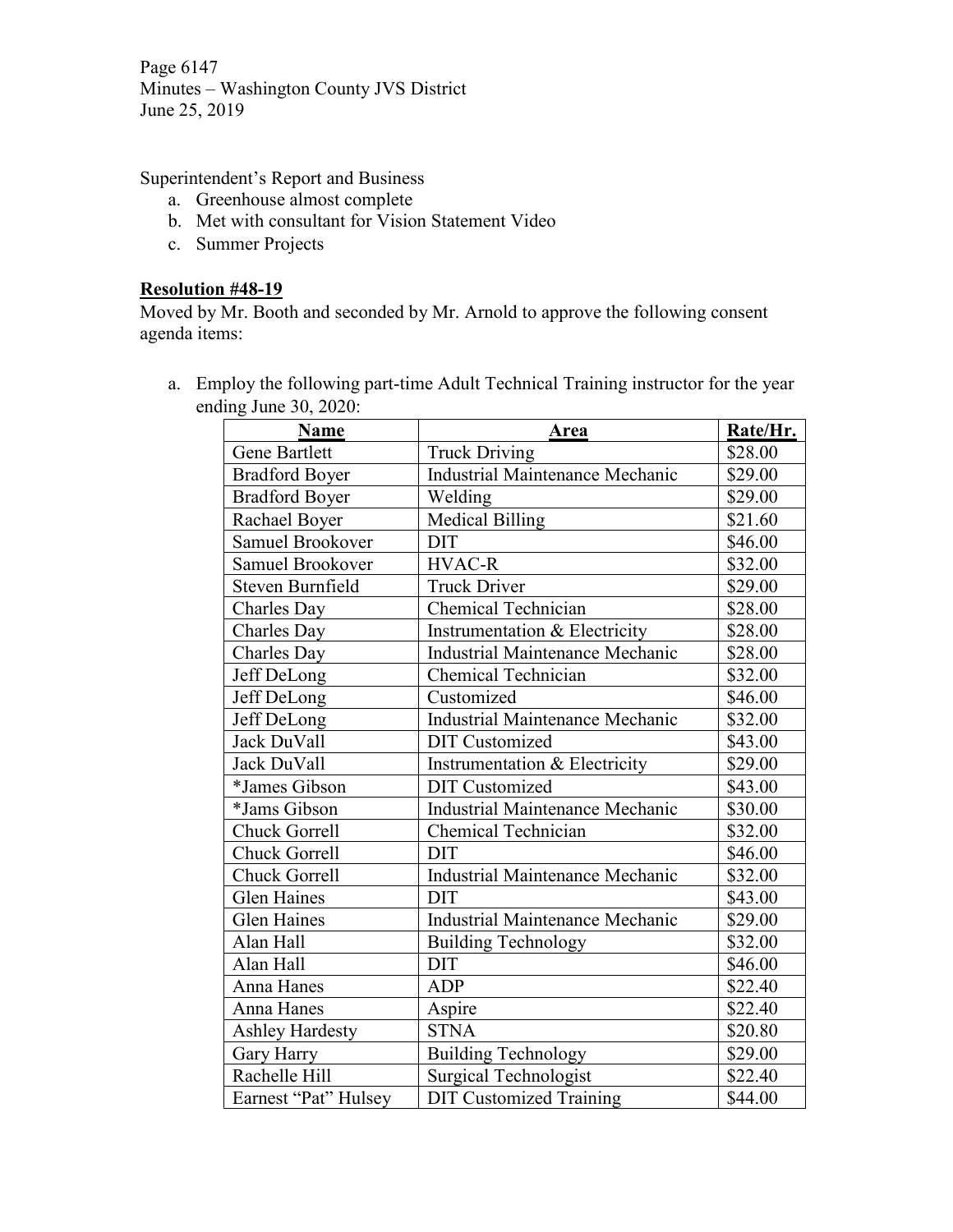# Page 6148 Minutes – Washington County JVS District June 25, 2019

| <b>Name</b>                  | <b>Area</b>                              | Rate/Hr. |
|------------------------------|------------------------------------------|----------|
| Earnest "Pat" Hulsey         | Instrumentation & Electricity            | \$30.00  |
| Hannah Igo                   | Phlebotomy                               | \$20.80  |
| **Dana Johnson               | <b>DIT</b>                               | \$46.00  |
| **Dana Johnson               | <b>Industrial Maintenance Mechanic</b>   | \$32.00  |
| **Dana Johnson               | Welding                                  | \$32.00  |
| James Kerns                  | <b>DIT</b>                               | \$43.00  |
| <b>James Kerns</b>           | <b>Industrial Maintenance Mechanic</b>   | \$31.00  |
| James Krotkiewicz            | <b>Chemical Technician</b>               | \$32.00  |
| James Krotkiewicz            | <b>DIT</b>                               | \$46.00  |
| <b>James Krotkiewicz</b>     | Instrumentation & Electricity            | \$32.00  |
| <b>James Krotkiewicz</b>     | Industrial Maintenance Mechanic          | \$32.00  |
| Lindsey Lizer                | <b>Surgical Technologist</b>             | \$21.60  |
| <b>Tassy Malacsics-Yates</b> | <b>Medical Assistant</b>                 | \$22.40  |
| <b>Tassy Malacsics-Yates</b> | <b>Medical Billing Specialist</b>        | \$22.40  |
| Stephen McIntire             | <b>Chemical Operator</b>                 | \$29.00  |
| <b>Stephen McIntire</b>      | <b>DIT</b>                               | \$43.00  |
| Karen Metz                   | <b>STNA Program Coordinator</b>          | \$24.80  |
| <b>Brandon Nash</b>          | Computers                                | \$20.00  |
| <b>Brandon Nash</b>          | <b>COST</b>                              | \$25.00  |
| <b>Brandon Nash</b>          | <b>Business Office Skills Specialist</b> | \$22.00  |
| <b>Brandon Nash</b>          | Information Technology Professional      | \$22.00  |
| <b>Amber Peck</b>            | <b>Business Office Skills Specialist</b> | \$25.00  |
| Amber Peck                   | <b>COST</b>                              | \$28.00  |
| Elizabeth Pickrell           | <b>Medical Assistant</b>                 | \$24.80  |
| Lisa Pinkerton               | <b>Medical Assistant</b>                 | \$21.60  |
| Lisa Pinkerton               | <b>Medical Billing Specialist</b>        | \$21.60  |
| Lisa Pinkerton               | <b>Surgical Technologist</b>             | \$21.60  |
| Vickie Post                  | <b>Medical Assistant</b>                 | \$24.00  |
| Vickie Post                  | <b>Medical Billing Specialist</b>        | \$24.00  |
| Coy Rosenlieb                | <b>DIT</b>                               | \$46.00  |
| Coy Rosenlieb                | <b>Industrial Maintenance Mechanic</b>   | \$32.00  |
| Coy Rosenlieb                | Welding                                  | \$32.00  |
| Randall Stoke                | <b>Building Technology</b>               | \$32.00  |
| John Tansey                  | Chemical Operator                        | \$29.00  |
| John Tansey                  | <b>Chemical Technician</b>               | \$29.00  |
| John Tansey                  | <b>DIT</b>                               | \$43.00  |
| Kayla Theiss                 | <b>Surgical Technologist</b>             | \$20.80  |
| Courtney Thompson            | <b>ADP</b>                               | \$20.80  |
| Courtney Thompson            | Aspire                                   | \$20.80  |
| Darrell Veyon                | <b>Chemical Operator</b>                 | \$32.00  |
| Darrell Veyon                | <b>DIT</b>                               | \$46.00  |
| Darrell Veyon                | <b>Industrial Maintenance Mechanic</b>   | \$32.00  |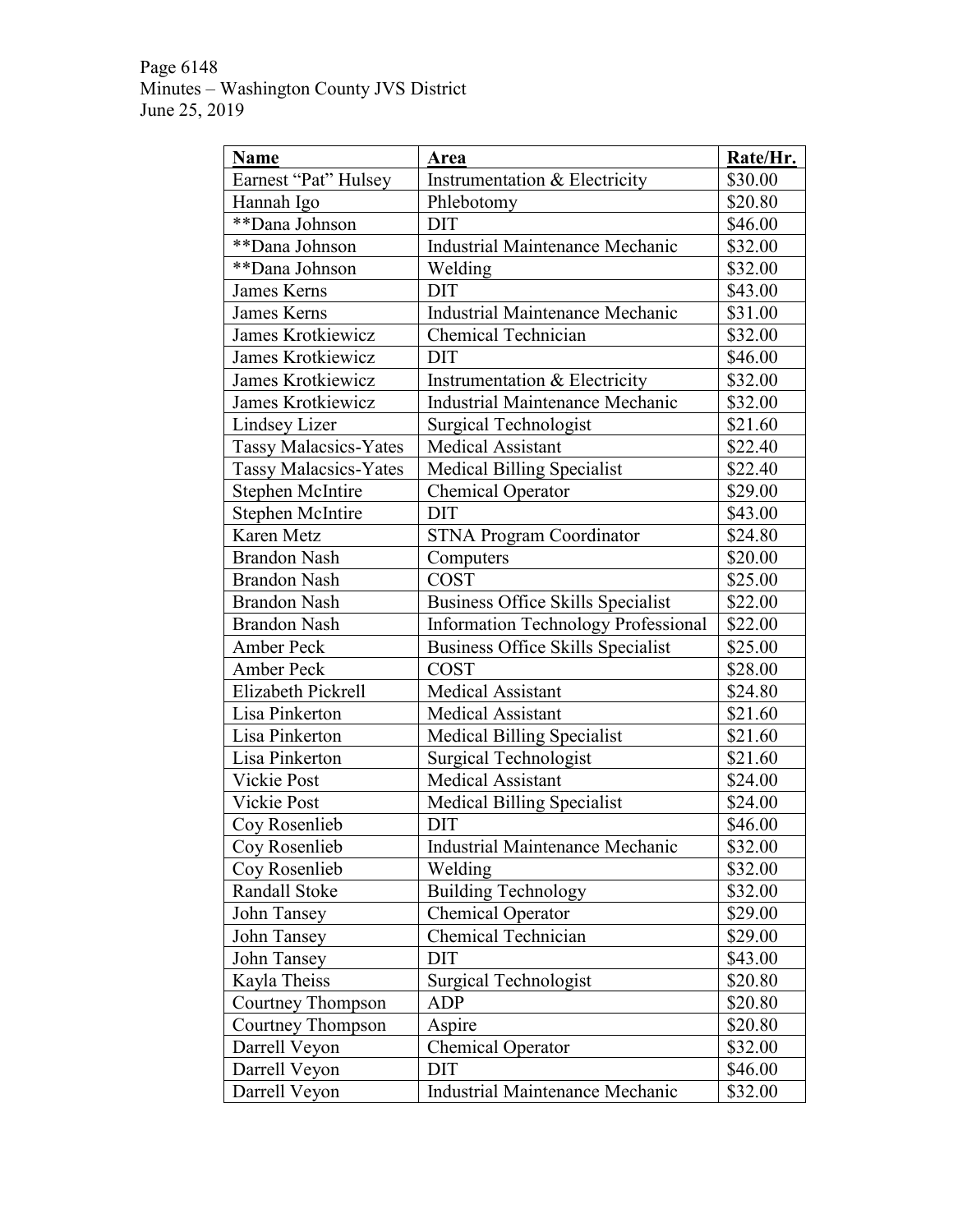Page 6149 Minutes – Washington County JVS District June 25, 2019

| <b>Name</b>         | Area                          | Rate/Hr. |
|---------------------|-------------------------------|----------|
| Darrell Veyon       | Chemical Technician           | \$32.00  |
| Brian Wise          | <b>Truck Driver</b>           | \$26.00  |
| Kathy Wolfe-Crouser | Aspire                        | \$24.00  |
| James York          | Chemical Operator             | \$32.00  |
| James York          | Chemical Technician           | \$32.00  |
| James York          | <b>DIT</b>                    | \$46.00  |
| James York          | Instrumentation & Electricity | \$32.00  |

\*Pending Adult Education Permit License

\*\*Pending BCI/FBI Background Checks and Adult Education Permit b. Employ the following part-time Adult Technical Training non-instructor for the year ending June 30, 2020:

| <b>Name</b>        | Area                                 | Rate/Hr.           |  |
|--------------------|--------------------------------------|--------------------|--|
| Kristin Brockmeier | <b>Assessment Center Coordinator</b> | $$23.40$ $7/15/19$ |  |
| Anna Hanes         | <b>AbleLink Support</b>              | \$26.00            |  |
| Anna Hanes         | Aspire Coordinator                   | \$26.00            |  |

- c. Employ the following substitute teachers at a rate of \$100/per day for 2019-2020 school year: Jeffrey Baker, Joyce Fogle, Phillip Foreman, Gayle King, Amber Peck, Beverly Pottmeyer, Sue Price, Gary Ruble, David Schaad, Karen Schramm, Lynn Stoll, and Socrates Vurnis.
- d. Approve 2019-2020 Student Handbook for Adult Technical Training.
- e. Employ Alicia Miller as Part-Time Accounts Payable/Fixed Asset Specialist at a rate of \$24.00 per hour beginning 7/15/2019.
- Roll Call: Ms. Adams Hall, Aye; Mr. Arnold, Aye; Mr. Booth, Aye; Mr. Hineman, Aye; Mr. Lauer, Aye; Mr. Lang, Aye; Mrs. West, Aye. President West declared the resolution adopted.

# **Resolution #49-19 – Approve Payment for PPO to HDHP**

Moved by Mr. Lauer and seconded by Mr. Hineman to approve the following resolution:

WHEREAS the Board wishes to demonstrate fairness to employees currently enrolled in Health Insurance under the PPO Plan, and

WHEREAS the PPO Plan is no longer being offered and participating employees will enroll in the High Deductible Health Plan (HDHP) effective July 1, which will result in increased deductibles and more out of pocket expense.

BE IT RESOLVED, That the Board offers a one-time payment of \$600, to the five (5) employees enrolled in our PPO Health Insurance as of June 1, 2019 with Medical Mutual of Ohio, to be paid on July 19, 2019.

Roll Call: Ms. Adams Hall, Aye; Mr. Arnold, Aye; Mr. Booth, Aye; Mr. Hineman, Aye; Mr. Lauer, Aye; Mr. Lang, Aye; Mrs. West, Aye. President West declared the resolution adopted.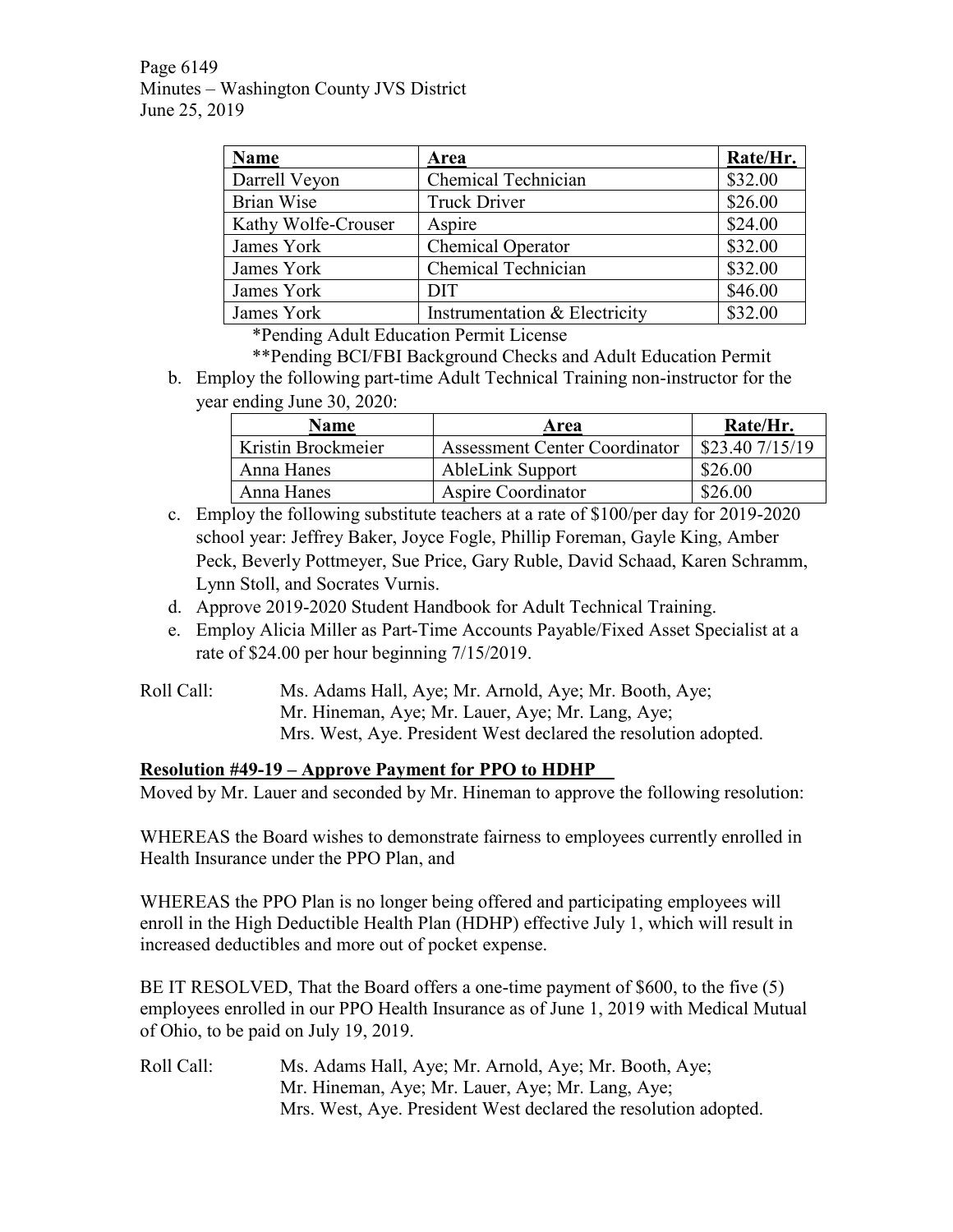Page 6150 Minutes – Washington County JVS District June 25, 2019

## **Resolution #50-19 – Resignation of Alicia Miller**

Moved by Mr. Arnold and seconded by Mr. Lauer to approve the following resolution:

WHEREAS, Alicia Miller, Assessment, Outreach, and IT Programs Manager, has submitted a letter of resignation; therefore,

BE IT RESOLVED, That the resignation of Alicia Miller be accepted effective July 12, 2019.

Roll Call: Ms. Adams Hall, Aye; Mr. Arnold, Aye; Mr. Booth, Aye; Mr. Hineman, Aye; Mr. Lauer, Aye; Mr. Lang, Aye; Mrs. West, Aye. President West declared the resolution adopted.

# **Resolution #51-19 – Resignation of Kristin Brockmeier**

Moved by Mr. Lauer and seconded by Mr. Booth to approve the following resolution:

WHEREAS, Kristin Brockmeier, Office Assistant, has submitted a letter of resignation; therefore,

BE IT RESOLVED, That the resignation of Kristin Brockmeier be accepted effective July 12, 2019.

Roll Call: Ms. Adams Hall, Aye; Mr. Arnold, Aye; Mr. Booth, Aye; Mr. Hineman, Aye; Mr. Lauer, Aye; Mr. Lang, Aye; Mrs. West, Aye. President West declared the resolution adopted.

## **Resolution #52-19 – Approval of MOU with Superintendent**

Moved by Mr. Booth and seconded by Mr. Hineman to approve the following resolution:

Approve Memorandum of Understanding with Superintendent, Dennis Blatt, to adjust Tax Sheltered Annuity and maximum vacation days effective August 1, 2019 to the original contract language adopted per Resolution #8-15.

Roll Call: Ms. Adams Hall, Aye; Mr. Arnold, Aye; Mr. Booth, Aye; Mr. Hineman, Aye; Mr. Lauer, Aye; Mr. Lang, Aye; Mrs. West, Aye. President West declared the resolution adopted.

# ADJOURNMENT

Moved by Mr. Booth and seconded by Mr. Lauer to adjourn.